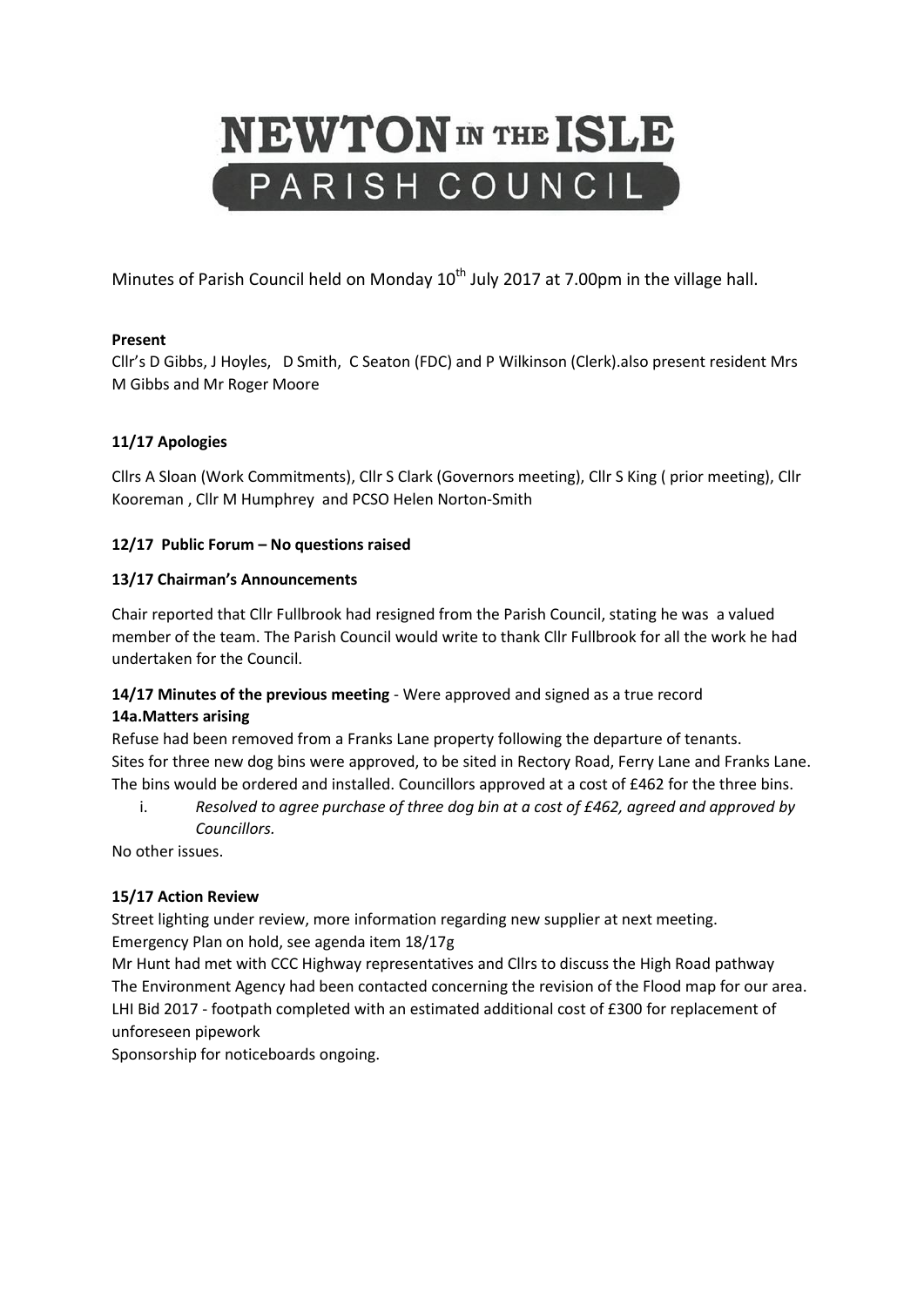## **16/17 Police Update**

Now only available on the website. The Councillors would discuss a discrepancy in the recorded crimes with Inspector Davies, Police were to visit on  $27<sup>th</sup>$  July at 2.30pm to discuss any issues.

## **17/17 District and County Councillors Report**

Cllr Seaton (FDC) stated that the Brown bins were working well with residents participating. The level of Fly Tipping had not changed and was at a similar level to other counties. Members of the public should report fly tipping to FDC and further issues should be forwarded on to Cllr Seaton. Concurrent Grant to remain the same following a review. Notification of the new company dealing with Street lighting would be available shortly

## **18/17 Reports**

Reports circulated prior to meeting

## **a) Highways**

Survey of roads in the parish had been completed, many small defects were to be repaired. North Level Drainage Board were to consider piping the watercourse outside 190 High Road to allow the pavement to be widened. The road surface along Little Ramper had melted during the July heatwave. The surface was being investigated and would be repaired on solving the issue.

#### **b) Old School site**

The Environment Agency had agreed that the present flood map was incorrect, the matter in question would be discussed with the Chair who would report back any findings at next meeting.

## **c) Village hall Update.**

Discussion on future events to be announced shortly following the Village Hall Management meeting on Tuesday  $11<sup>th</sup>$  July.

Cllr Smith to explore the possibility of a cheaper gas price for the village hall.

## **d) Correspondence** circulated prior to meeting

Planning applications would be notified online in future

## **e) Residents issues.**

Long grass at junction of Westfield/Fen Road was causing a hazard, this had now been cut by CCC. Chairman had dealt with a number of issues including a swarm of bees and quad bikes being ridden around the village, but the identity of the culprits was unknown

A request from young teenagers stated that there was no suitable play equipment for their age group. Cllr Clark would be asked to investigate further and report back to the council.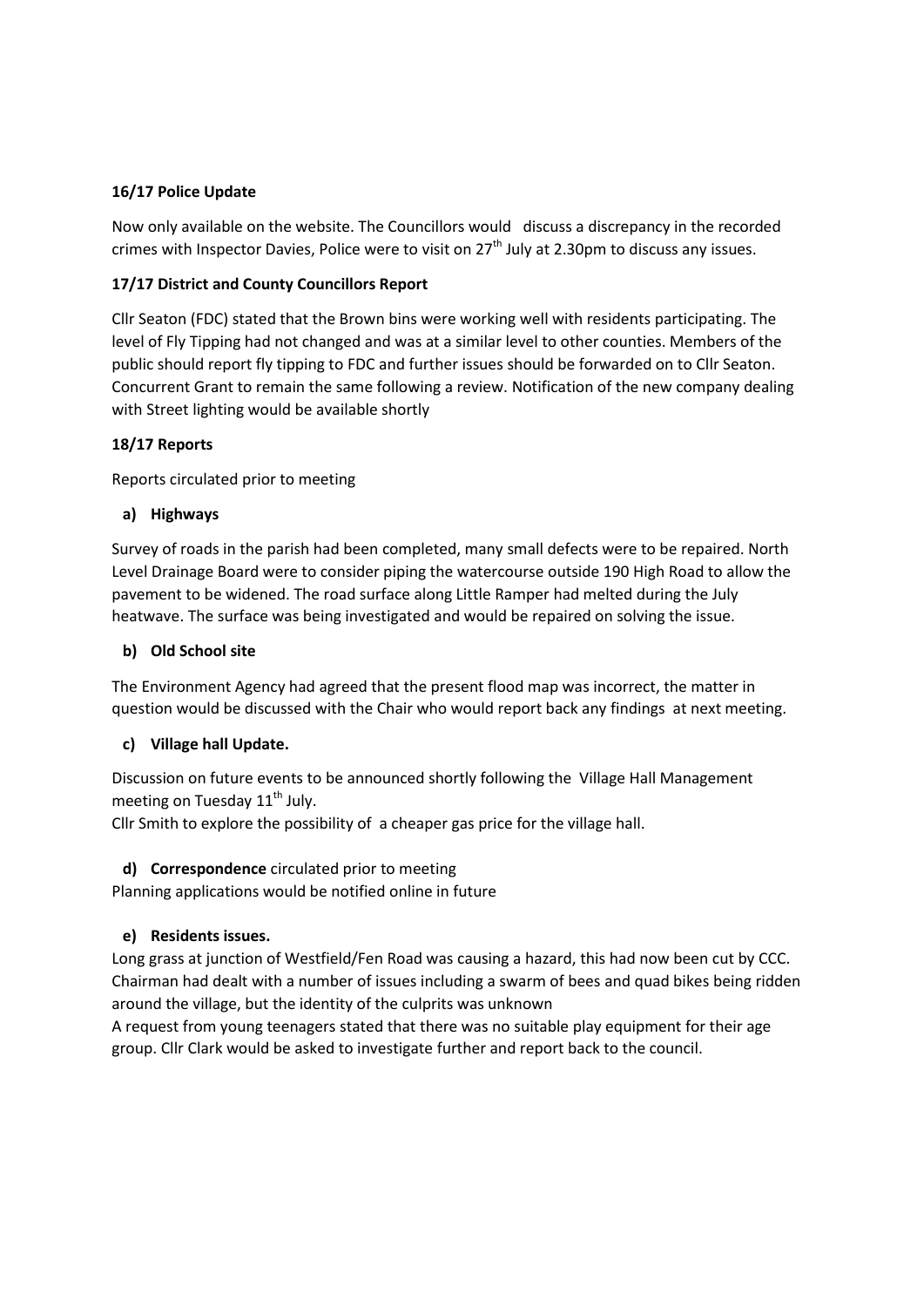# **f) Planning Committee Meetings**

With a 21-day window for response from commencement of notification Two recommendations were made

1.Future planning meetings to take place in the village hall with agendas published beforehand to comply with the Transparency Code requirements.

2 The Parish Council to ask the Village Hall Management Committee to consider a reduced charge for hosting the meetings of the Planning Committee .

ii. *Resolved to agree the two recommendations, Cllrs agreed and approved*

# **g) Emergency Planning Update**

No specific person responsible for this issue at present. The Chair is compiling information regarding insurance and will report back at next meeting.

# **19/17 Finance**

a) Awaiting the conclusion of the Annual Governance Report, report back at next meeting.

b) Budget Update, copies of Draft Budget April – Sept circulated,

On track with expenditure, Income for this half year is £9134 so far spending £2390 leaving £6744, estimated carry forward to October of £2160.

Circulated copies of Bank reconciliation from 1st April to 30<sup>th</sup> June showing all cheques paid and income received

Bank statement - Community Account stands at £7220.04

Savings/Reserve Account stands at £5193.31

Two cheques outstanding, Hall rent for Council meetings May and July £40 cheque no 100575 Clerk Salary £515.75 for quarter to end of June

iii. *Resolved to approve payment of two cheques no 100575 and 100576 also approved payment of £300 extra LHI bid 2017 and the purchase of three dog bins at a cost of £462. All councillors agreed and approved*

The Chairman Cllr D Gibbs to be added to as a signatory for cheques.

iv. *Resolved to approve Cllr Gibbs as a signatory to sign cheques on the Parish Council account along with one other authorised signature, Cllrs approved*

c) **Annual Report** Cllr approved the report be prepared and distributed by the Chair and Clerk.

## **20/17 Decision Items**

# **a) Councillors Responsibilities**

Cllr Smith agreed to take over Cllr responsibilities for Finance. The Councillor responsibility for Emergency Planning and Playing Field remain unallocated until the vacancy on the Parish Council has been filled. To be discussed further at the next meeting.